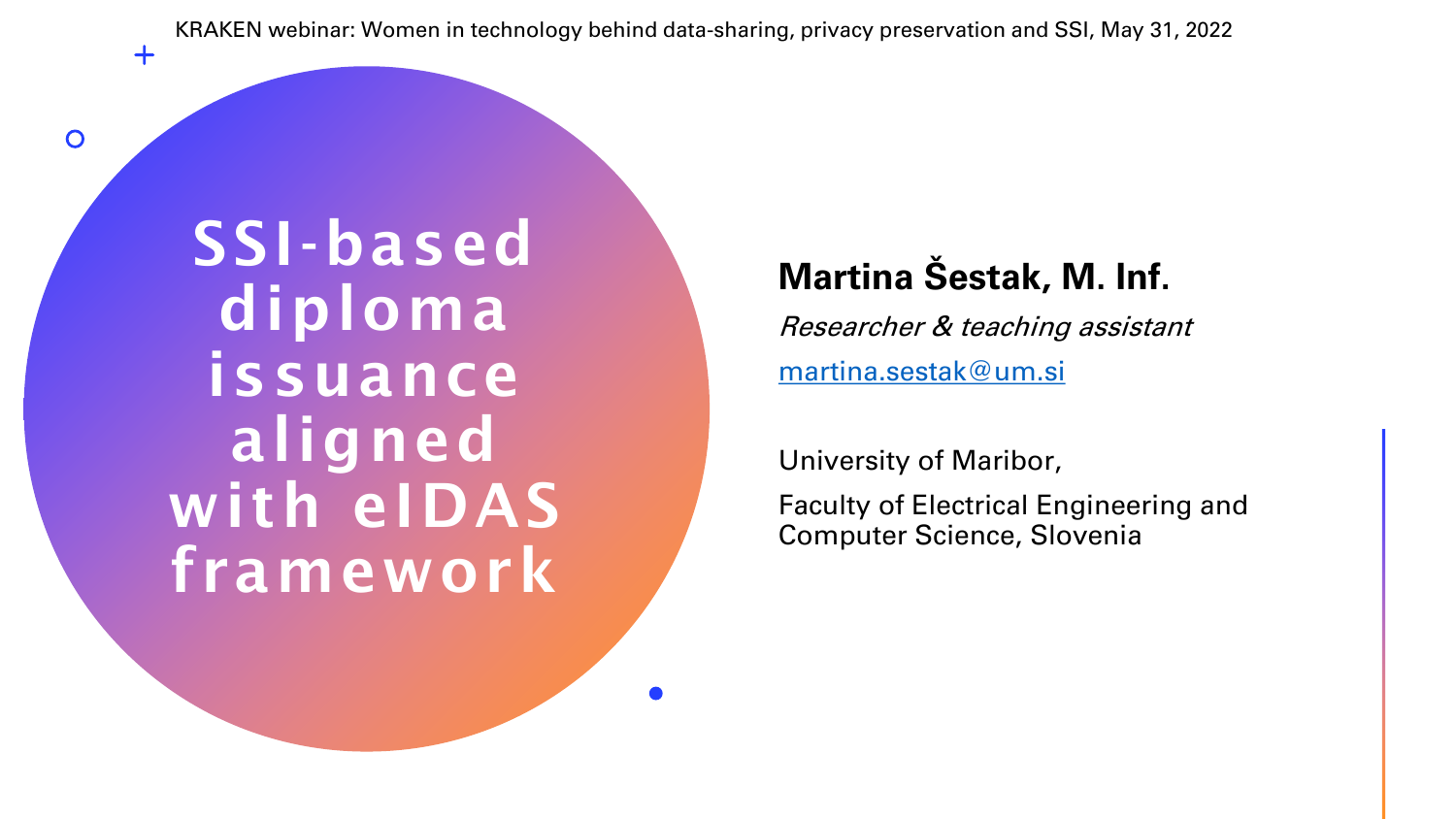## About the DE4A project



- Digital Europe for All (DE4A) <https://de4a.eu/>
- 3-year Horizon 2020 project with 20+ partner institutions
- Member State-driven large-scale pilot aimed at compliance with Single Digital Gateway and aligned with EU eGovernment Action Plan 2016-2020, Tallinn Declaration and EIF Implementation Strategy
- Solutions for securely sharing relevant-only data once-only across digital-by-default common services when accessing public services
- Studying abroad pilot implements cross-border higher education procedures → **Diploma recognition use case**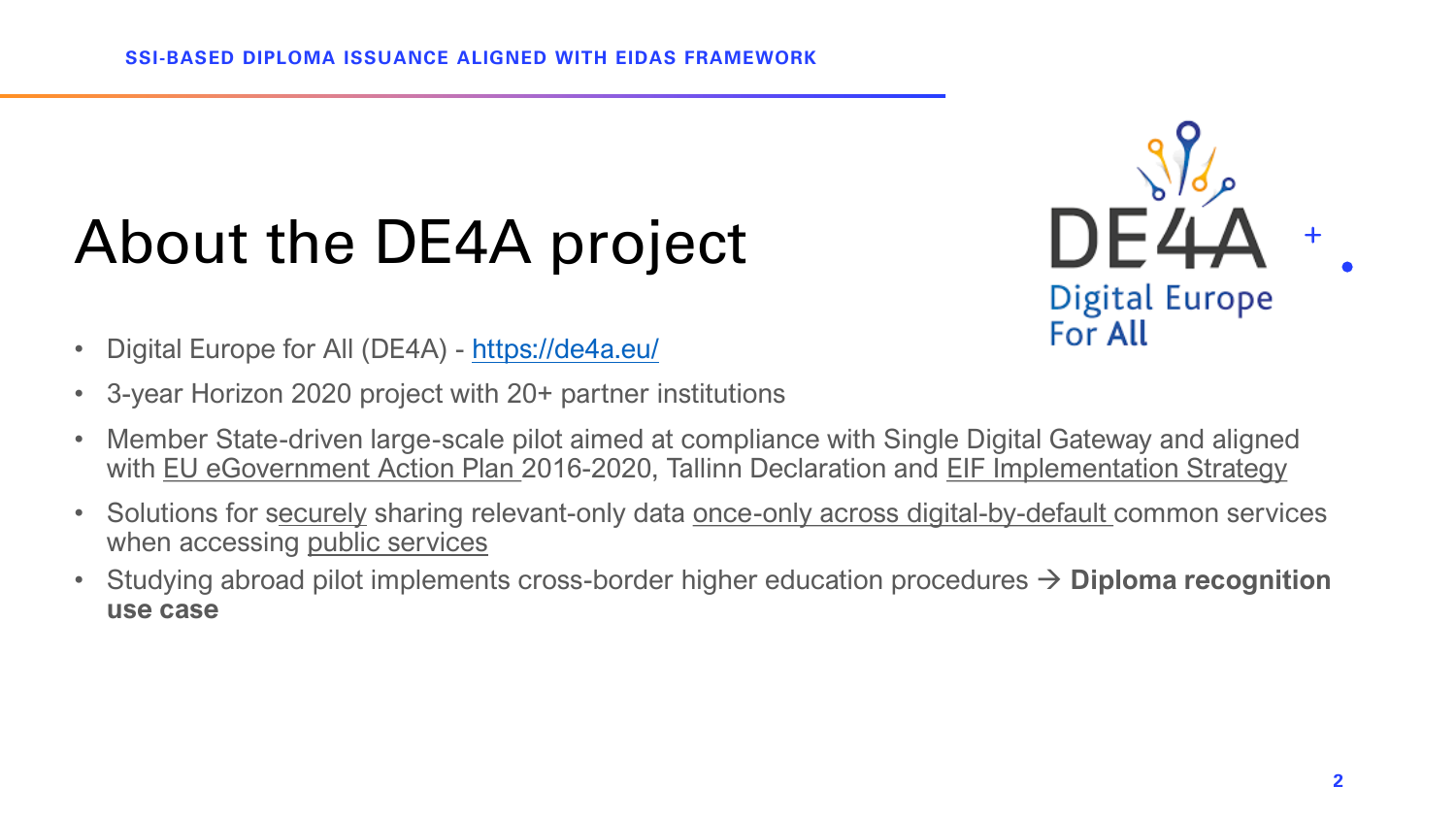## Diploma recognition:

 $\overline{O}$ 

### Use case description

- Goal  $\rightarrow$  facilitate the use of diploma information in another Member State (MS)
- **Self-sovereign identity** approach
- Diplomas issued as **verifiable credentials** from trusted data sources and stored in mobile digital wallets (*Issuer*)
- Diplomas submitted as **verifiable presentations** to be validated by competent authority in another MS (Verifier)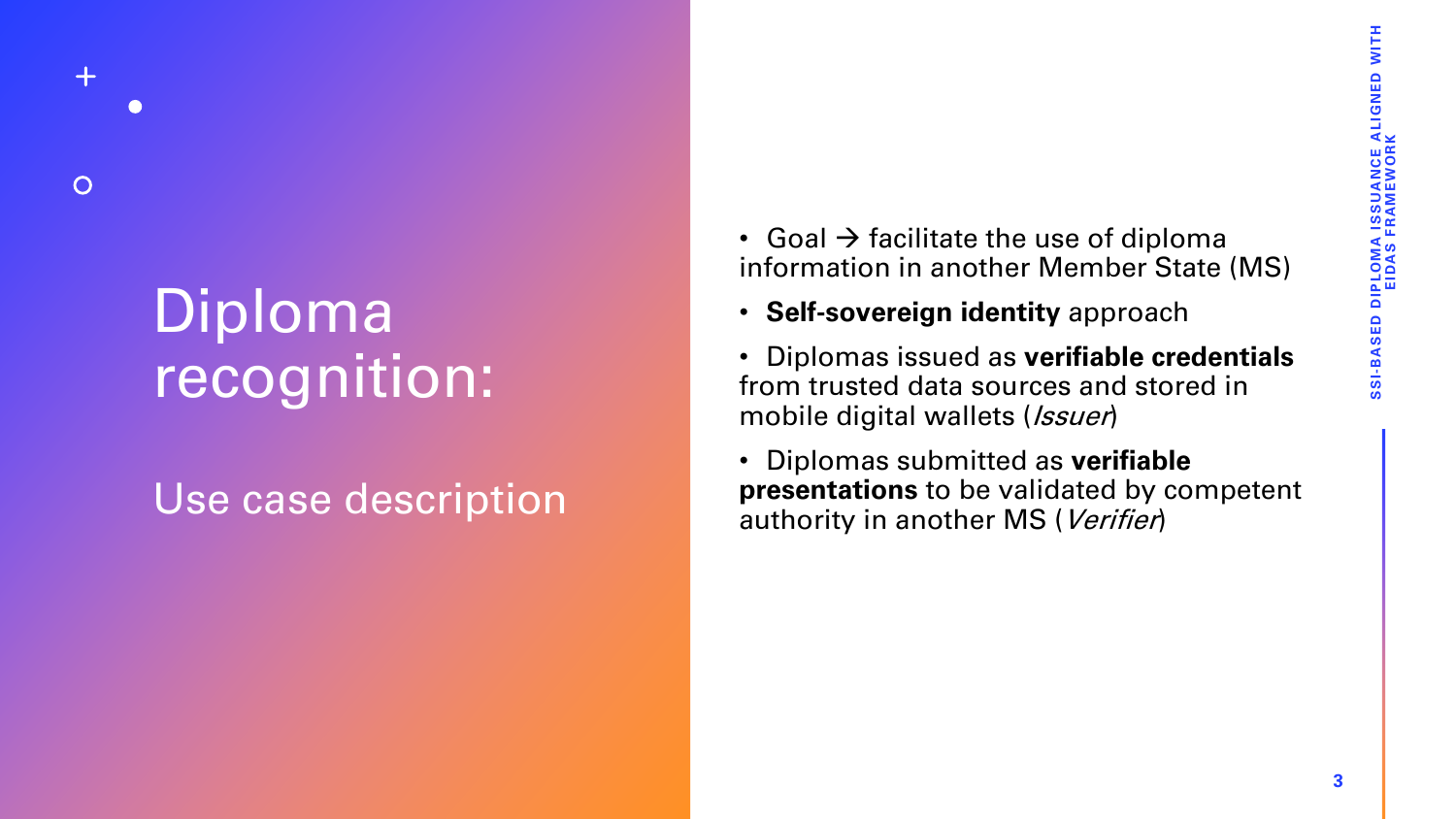## **Conceptual** overview of SSI



Figure 1: Conceptual overview of SSI. Source: DE4A.

• Decentralized Identifier (DID)

 $+$ 

 $\circ$ 

- Portable URL-based identifier that can uniquely identify a Party and is fully under the Party's control
- Verifiable Credential (VC)
	- Set of one or more claims made by the same entity
	- Tamper-evident credential with an authorship and integrity that can be cryptographically verified
- Verifiable Presentation (VP)
	- Data derived from one or more VCs that is shared by the Holder with a Verifier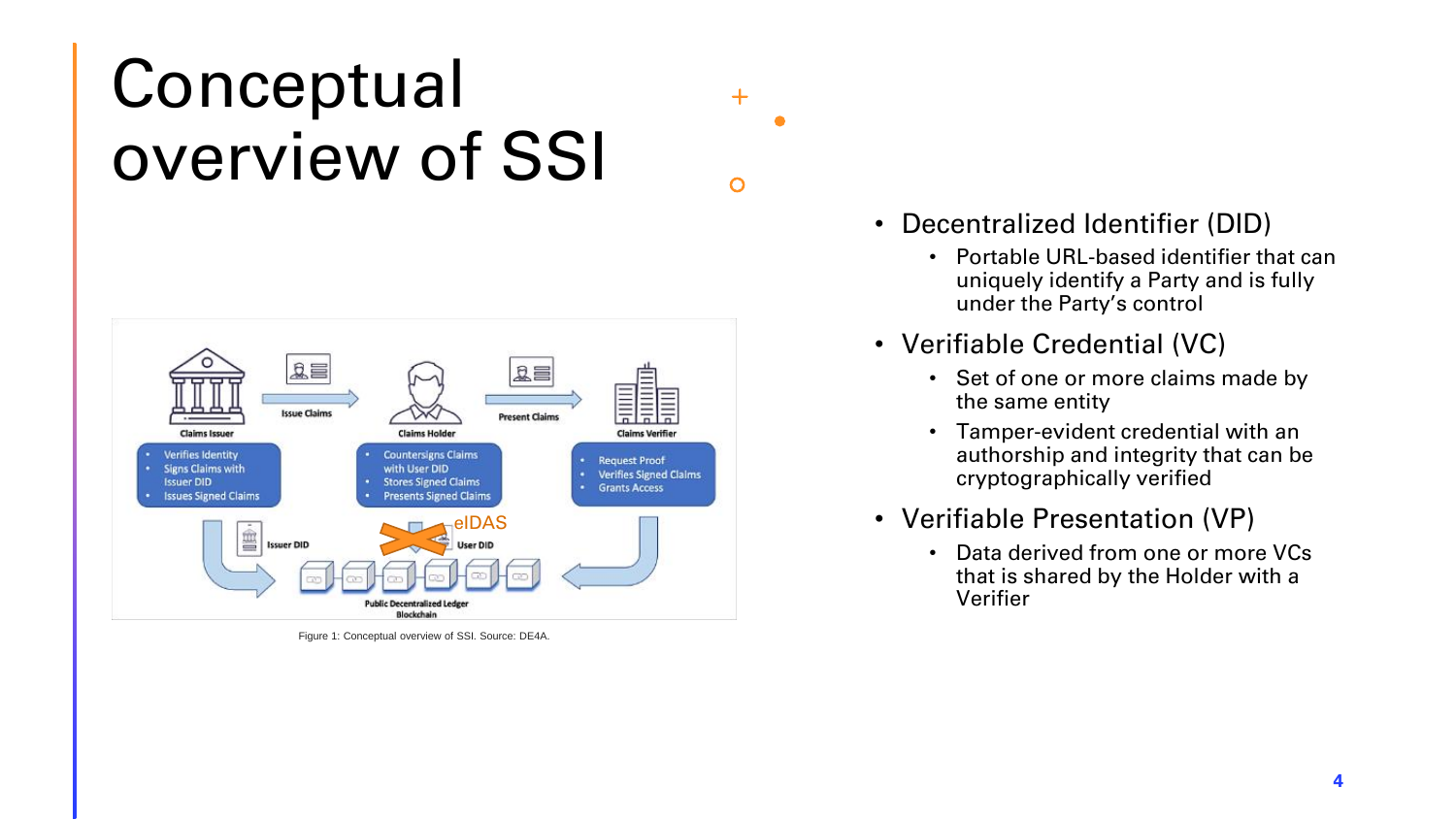# eIDAS framework



Figure 2: eIDAS supported Self-Sovereign Identity. Source: https://ec.europa.eu/futurium/en/system/files/ged/eidas\_supported\_ssi\_may\_2019\_0.pdf

- Provides a legal framework for cross-border use of eIDs on authentication and signature purposes in public service procedures
	- Major building block for supporting digital solutions and the idea of a single digital market

### • Infrastructure:

 $\div$ 

 $\mathbf O$ 

- eIDAS nodes in MSs national entry points that allow federated access to eID schemes and form a circle of trust with other nodes
- Delegated trust model  $\rightarrow$  MS entities trust only their national eIDAS node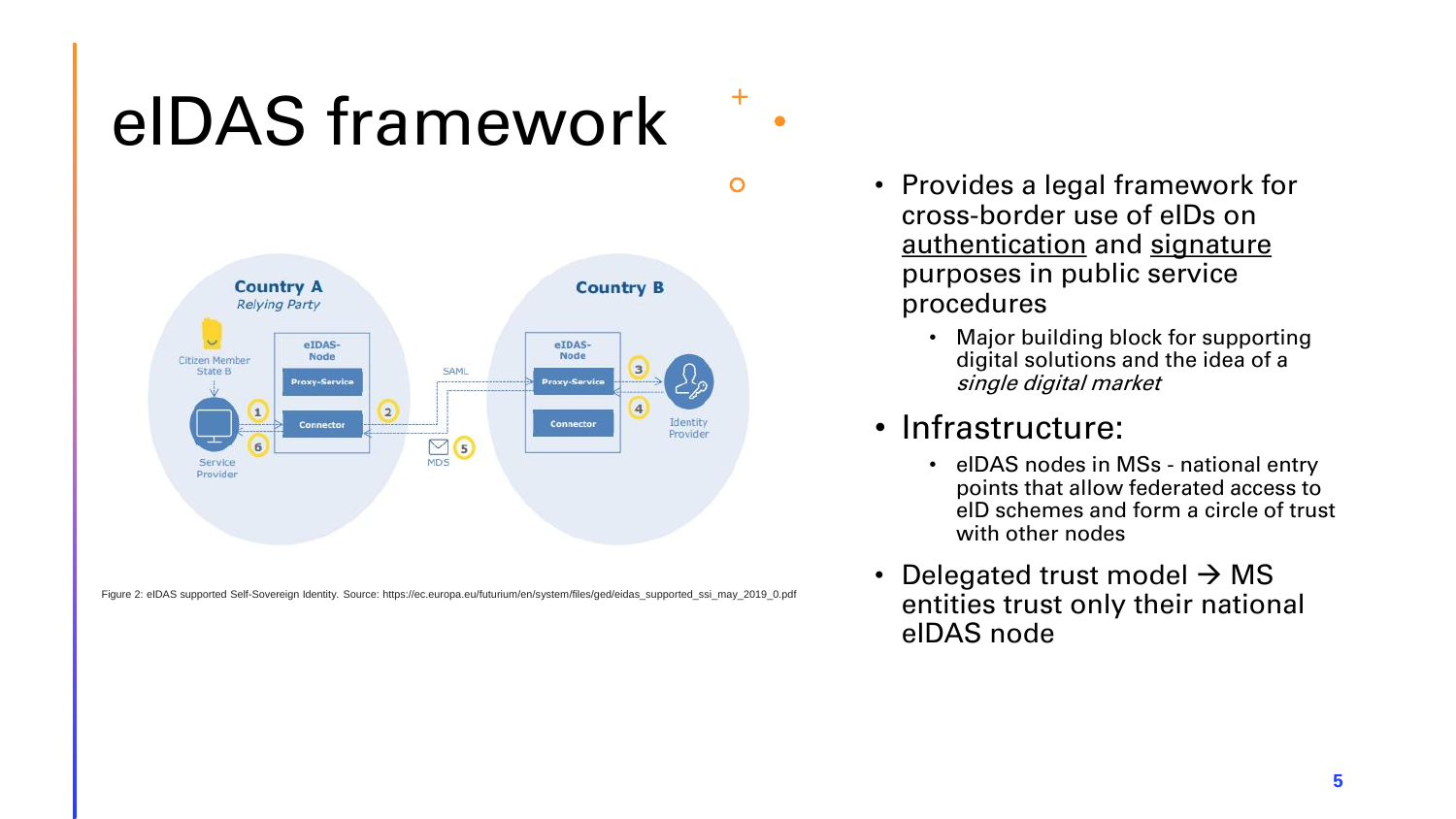# $SSI + eIDAS$  in  $DE4A$   $\frac{1}{\circ}$   $\cdot$  Requirements:

<del>"achieved": [</del>

"id": "http://de4a.eu/credentials/ff7f1798-5162-4f20-9bd7-076b543d69f2", "type": [ "VerifiableCredential", "UniversityDegreeCredential" ] "issuer": "did:ebsi:zZBL9v9AhqUde1ZryUzogcw", "issuanceDate": "2021-01-31T00:00:00.000Z", "issued": "2021-01-31T00:00:00.000Z". "validFrom": "2022-05-03T12:10:10.397Z". "expirationDate": "2023-05-03T12:10:10.397Z", "proof": { "created": "2022-05-03T12:10:10.442420778Z". "jws": "eyJhbGciOiJFZERTQSIsI....", "proofPurpose": "assertionMethod", "type": "Ed25519Signature2018", "verificationMethod": "did:ebsi:zZBL9v9AhqUde1ZryUzogcw#a4f8879be9...'

### "credentialSubject": { "currentFamilyName": "Alves", "currentGivenName": "Alice", eIDAS MDS"dateOfBirth": "1997-01-01T00:00:00.000Z' "personIdentifier": "123456789",

"id": "urn:epass:learningAchievement:1", "title": "Mestrado em Engenharia Informática e de Computadores", "wasAwardedBy": { "id": "urn:epass:awardingProcess:1", "awardingBody": [ "Instituto Superior Técnico" ], "awardingDate": "2021-01-31T00:00:00.000Z", "awardingLocation": [ "urn:Lisboa-Portugal" ]

╋

• Issuers and Verifiers need to provide their services to authenticated users across borders

### **eIDAS Minimum Data Set for natural persons:**

personIdentifier: 12345,

currentGivenName: Martina,

currentFamilyName: Šestak,

dateOfBirth: 1997-01-01T00:00:00.000Z

- Issuers need to ensure that the issued diploma corresponds to the correct identity
- eIDAS record matching process based on available identity attributes for a natural person

Figure 3: Example VC issued to student .. Alice Alves".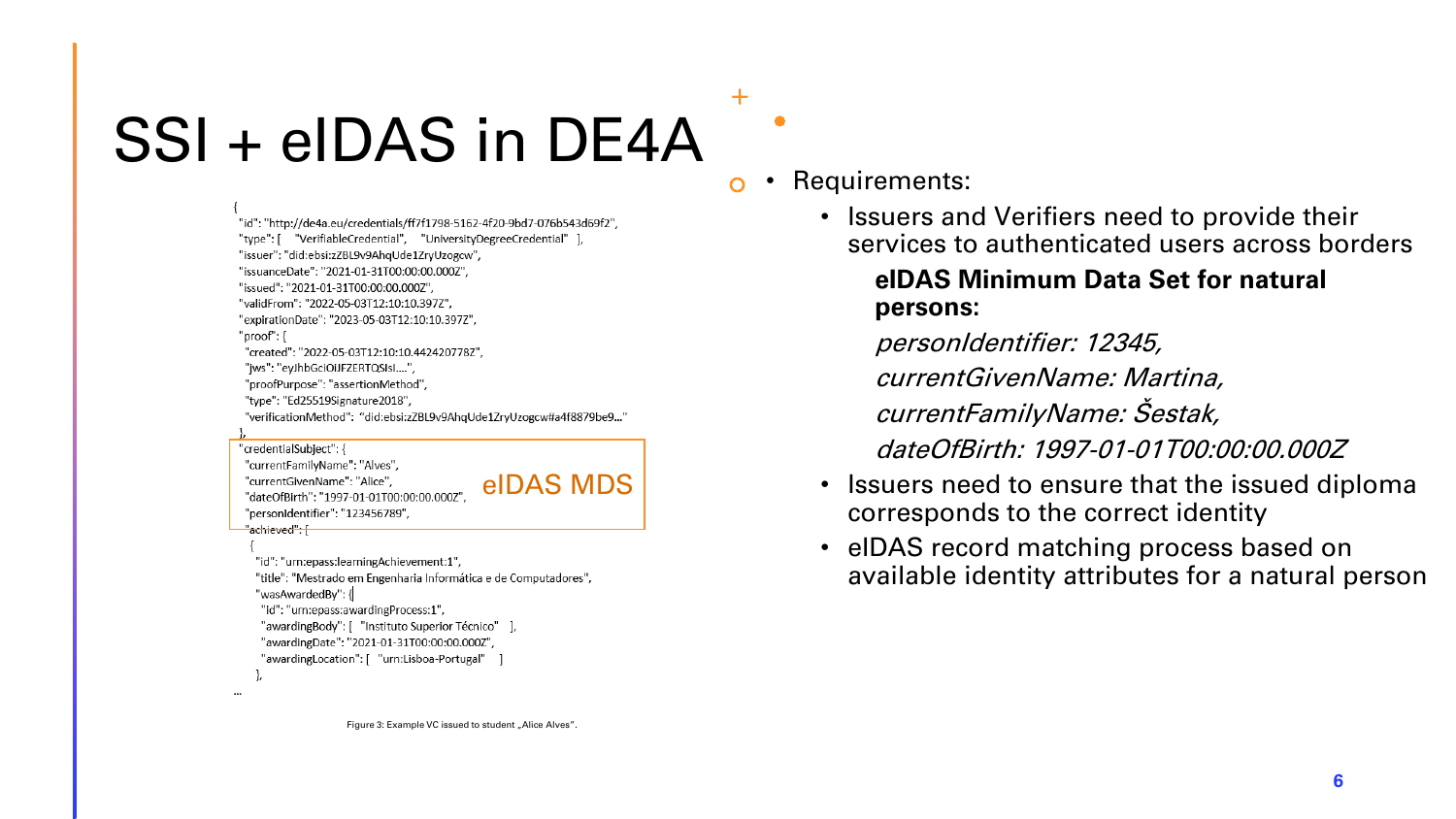# SSI + eIDAS in DE4A

### **Issuer:**

- 1. Student authenticates with his/her eID on the Evidence Portal.
- 2. Student establishes a peer DID connection between the Portal and his/her mobile wallet.
- 3. The Portal issues a Verifiable Credential based on the original diploma.
- 4. The student stores the issued VC on his/her mobile wallet.

### **Verifier:**

- 1. Student authenticates with his/her eID on the eProcedure Portal.
- 2. Student establishes a peer DID connection between the Portal and his/her mobile wallet.
- 3. Student submits his/her diploma as a VP to the Portal.
- 4. Student's diploma is validated against the digital signature, issuer, schema and **holder** information.





╉